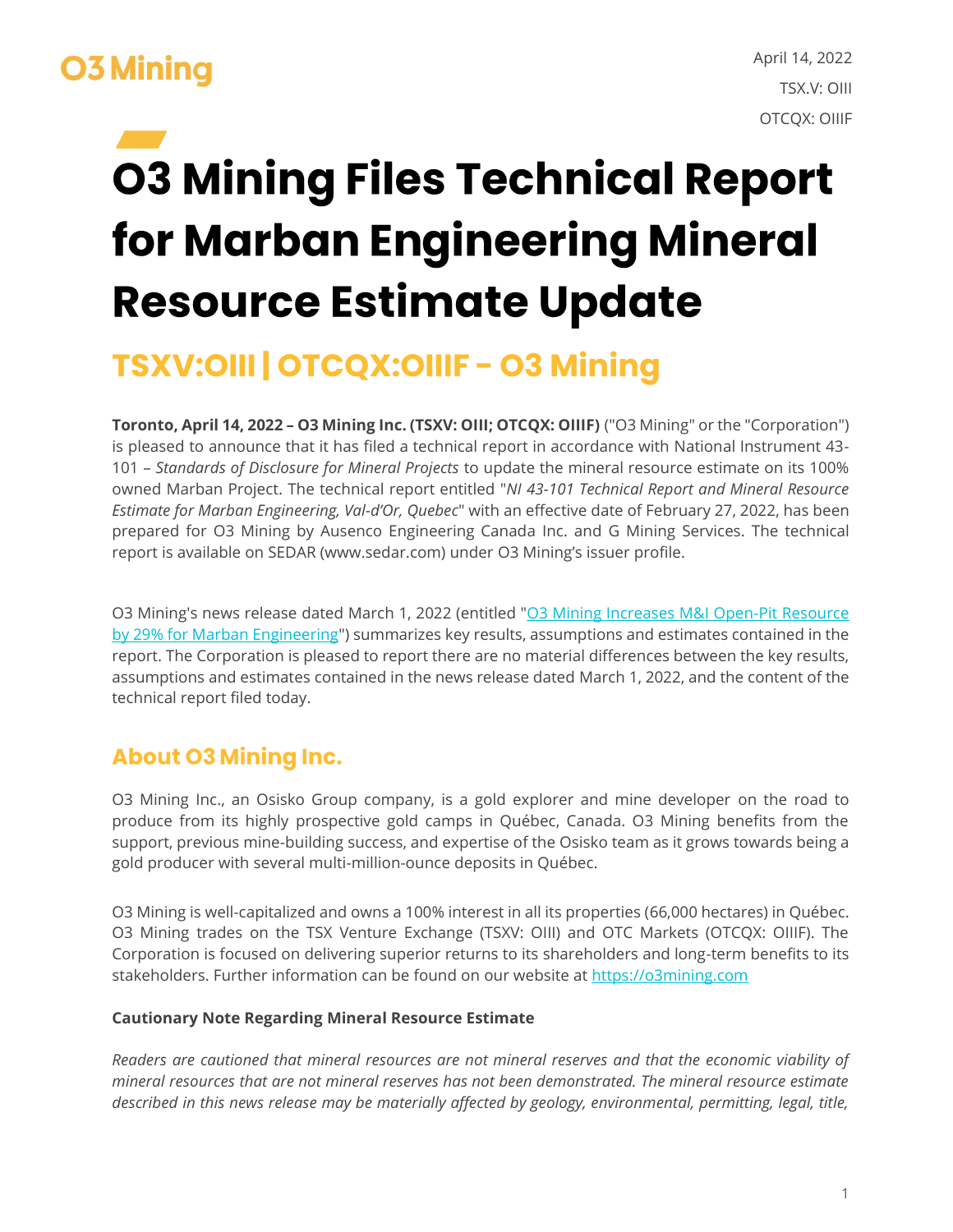

April 14, 2022 TSX.V: OIII OTCQX: OIIIF

*socio-political, marketing, or other relevant issues. The mineral resource estimate is classified in accordance*  with the Canadian Institute of Mining, Metallurgy and Petroleum's "CIM Definition Standards on Mineral *Resources and Mineral Reserves" incorporated by reference into National Instrument 43-101 - Standards of Disclosure for Mineral Projects. Readers are cautioned not to assume that further work on the stated mineral resources will lead to mineral reserves that can be mined economically.*

**Neither the TSX Venture Exchange nor its Regulation Services Provider (as that term is defined in the policies of the TSX Venture Exchange) accepts responsibility for the adequacy or accuracy of this news release. No stock exchange, securities commission or other regulatory authority has approved or disapproved the information contained herein.**

For further information, please contact:

#### **Jose Vizquerra Benavides** President, CEO and Director Toll-Free: +1 (833) 979-3516 Telephone: +1 (873) 381-2014